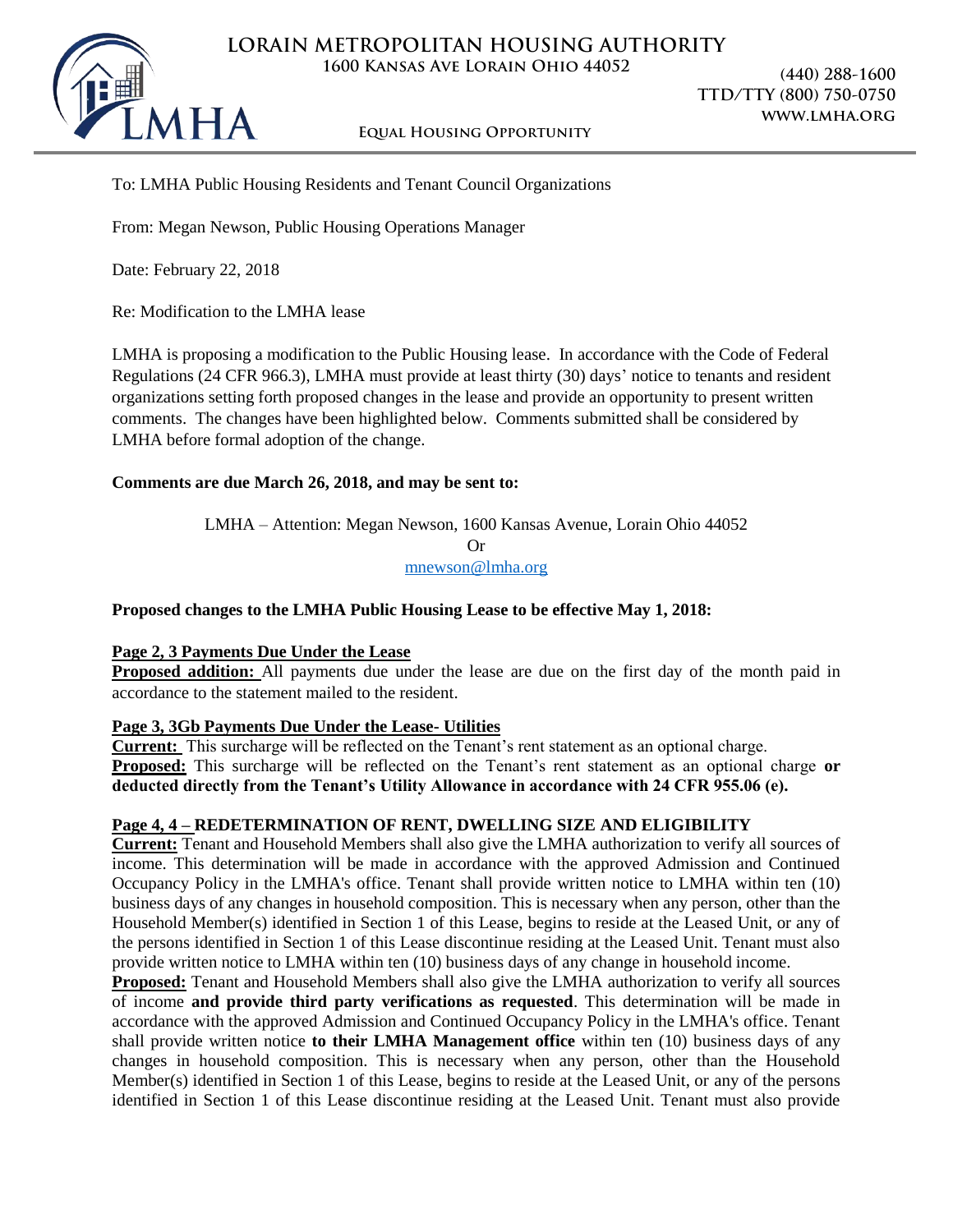written notice to **the LMHA Management office** within ten (10) business days of any change in household income as required by the Admissions and Continued Occupancy Policy.

# **Page 5, 4C REDETERMINATION OF RENT, DWELLING SIZE AND ELIGIBILITY**

**Current:** If the LMHA, based upon its HUD approved occupancy guidelines, determines that the size of the dwelling Unit is no longer appropriate to the Tenant's needs, and a unit of the appropriate size is available, the Tenant shall be provided said unit and shall move within thirty (30) days.

**Proposed:** If the LMHA, based upon its HUD approved occupancy guidelines, determines that the size of the dwelling Unit is no longer appropriate to the Tenant's needs, and a unit of the appropriate size is available, the Tenant shall be provided said unit and shall move **within ten (10) business days.**

#### **Page 7, B Obligations of the Tenant**

**Current:** Not to provide accommodations for boarders or lodgers.

**Proposed:** Not to provide accommodations for boarders, lodgers, **or to persons who have been evicted from LMHA premises within the preceding twelve month period.**

#### **Page 8, H Obligations of the Tenant**

**Current:** To regularly dispose of all ashes, garbage, rubbish and other waste from the Unit in a sanitary and safe manner.

**Proposed:** To regularly dispose of all ashes, garbage, rubbish and other waste from the Unit in a sanitary and safe manner **and in specified containers, as applicable**.

#### **Page 8, I Obligations of the Tenant**

**Current:** To use only in a reasonable manner, all electrical, plumbing, sanitary, heating, ventilating, airconditioning, and other facilities and appurtenances including elevators.

**Proposed:** To use only in a reasonable manner **and refrain from tampering with**, all electrical, plumbing, sanitary, heating, ventilating, air-conditioning, and other facilities and appurtenances including elevators.

#### **Page 9, J – Obligations of the Tenant**

**Current:** To permit the installation of a satellite dish only if affixed to a pole inserted into the ground. No satellite dish may be affixed to any structural part of the unit.

**Proposed:** To permit the installation of a satellite dish only if affixed **to LMHA-provided satellite block on the roof**, or a pole inserted into the ground if a satellite block is not available. No satellite dish may be affixed to any structural part of the unit.

#### **Page 9, K Obligations of the Tenant**

**Current:** To conduct himself/herself and cause other persons who are in the Unit with his/her consent to conduct themselves in a manner which is legal, orderly and which will not disturb the neighbor's peaceful enjoyment of their accommodations and will be conducive to maintaining the Development in a decent, safe, and sanitary condition.

**Proposed:** To conduct himself/herself and cause other persons who are in the Unit with his/her consent to conduct themselves in a manner which is legal, orderly and which will not disturb the neighbor's peaceful enjoyment of their accommodations and will be conducive to maintaining the Development in a decent, safe, and sanitary condition. **To require guests to comply with the requirement to provide photo ID and sign in and out of high-rise buildings.**

#### **Page 10, N Obligations of the Tenant**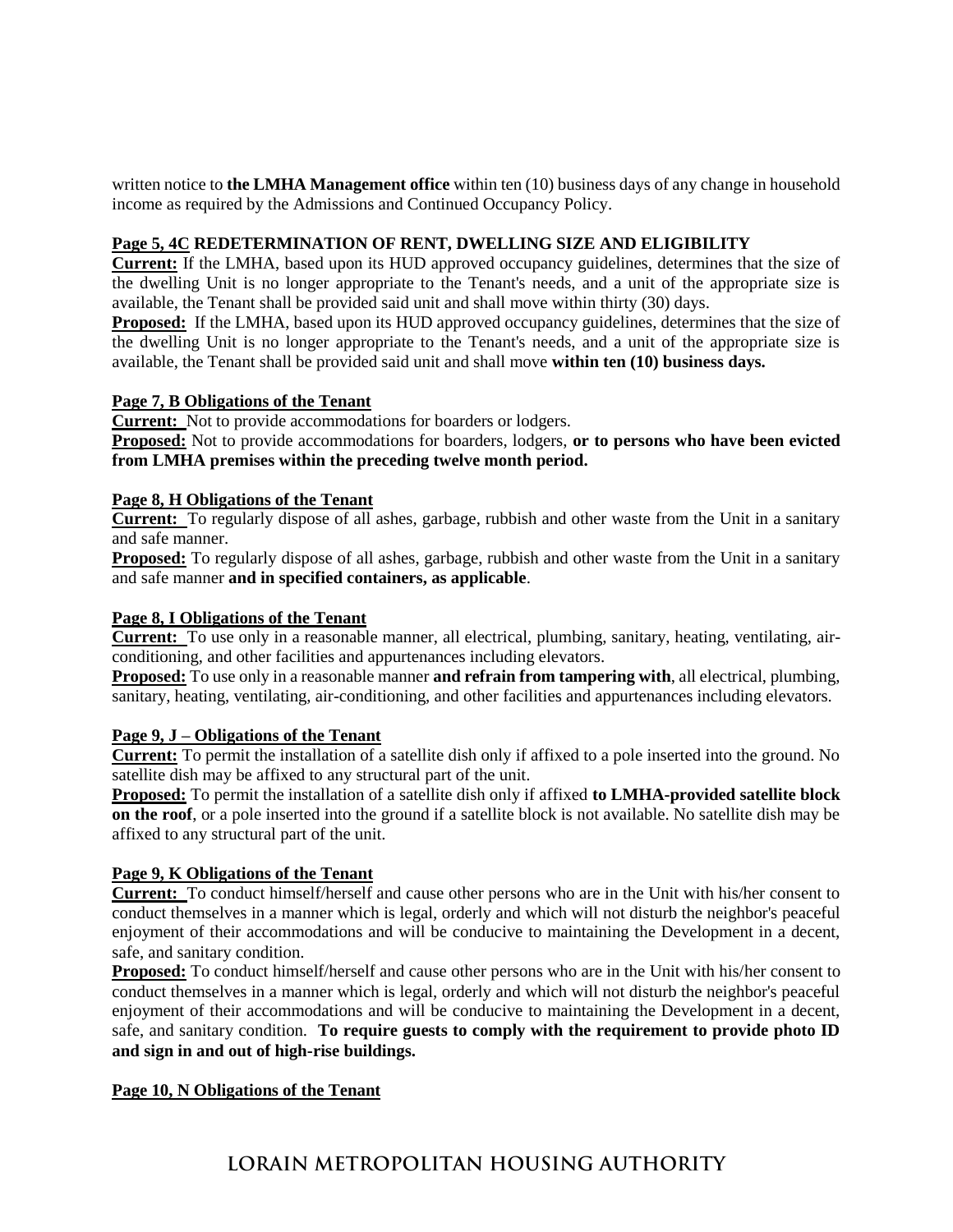**Current:** To keep no dogs, cats, or other animals (excluding domestic birds, fish, hamsters, guinea pigs or gerbils) in or about the Unit in the Developments of Leavitt Homes, Westview Terrace, Wilkes Villa and Southside Gardens. Pets will be permitted only in the Scattered Site units and the Oberlin Homes Family Development. Pets are also permitted in buildings designated as housing for the disabled and elderly. Pets will not be permitted in the Scattered Site units or the Oberlin Homes Family Development without the Resident completing an "Application for Pet Registration" which must be obtained from the Development Manager. Pets must also meet the weight, height, and breed restrictions set forth in the LMHA Pet Policy which is available at the Development Office. Pets are not permitted to visit in any LMHA unit or on any LMHA Development. This restriction does not pertain to service animals.

**Proposed:** To keep no dogs, cats, or other animals (excluding domestic birds-up to two, fish-up to one, twenty (20) gallon tank, hamsters, guinea pigs or gerbils) in or about the Unit in the Developments of Leavitt Homes, Westview Terrace, Wilkes Villa and Southside Gardens. Pets will be permitted only in those properties not specifically excluded. Pets will not be permitted in qualifying properties without the Resident completing an "Application for Pet Registration" and obtaining approval from the Development Manager. Pets must also meet all applicable provisions set forth in the LMHA Pet Policy which is Attachment 3. Pets are not permitted to visit in any LMHA unit or on any LMHA Development. This restriction does not pertain to assistance animals.

# **Page 11, T – Obligations of the Tenant**

**Current:** To refrain from placing fixtures, signs or fences in or about the Unit without prior written permission of the LMHA which is revocable at any time.

**Proposed:** To refrain from placing fixtures or fences in or about the Unit without prior written permission of the LMHA which is revocable at any time.

#### **Page 11, V – Obligations of the Tenant**

**Current:** To notify the LMHA of any absence from the dwelling Unit which exceeds fourteen (14) days. Absence from a unit due to medical need shall not exceed one hundred eighty (180) days. Documentation from a physician shall be provided to LMHA verifying the legitimacy of the absence.

**Proposed:** To notify the LMHA **in writing** of any absence from the dwelling Unit which exceeds fourteen (14) days.Absence from a unit due to medical need shall not exceed one hundred eighty (180) days. Documentation from a physician shall be provided to LMHA verifying the legitimacy of the absence.

# **Page 11, Y – Obligations of the Tenant**

**Current:** To immediately notify LMHA of the presence of insects or rodents in and around the Unit and cooperate with LMHA extermination services.

**Proposed:** To immediately notify LMHA of the presence of insects or rodents in and around the Unit and cooperate with **and fully prepare for** LMHA extermination services.

# **Page 11, AA – Obligations of the Tenant**

**Current:** To perform seasonal maintenance or other maintenance tasks as are customary for the Tenant's occupied Unit and in areas which are for the exclusive use of the Tenant as stated in the Rules and Regulations attached hereto. LMHA shall exempt from this requirement Tenants who are unable to perform such tasks because of age or disability and whose Household Members are similarly unable to perform such tasks.

**Proposed:** To perform seasonal maintenance or other maintenance tasks as are customary for the Tenant's occupied Unit and in areas which are for the exclusive use of the Tenant as stated in the Rules and Regulations attached hereto. As a reasonable accommodation, LMHA may exempt from this requirement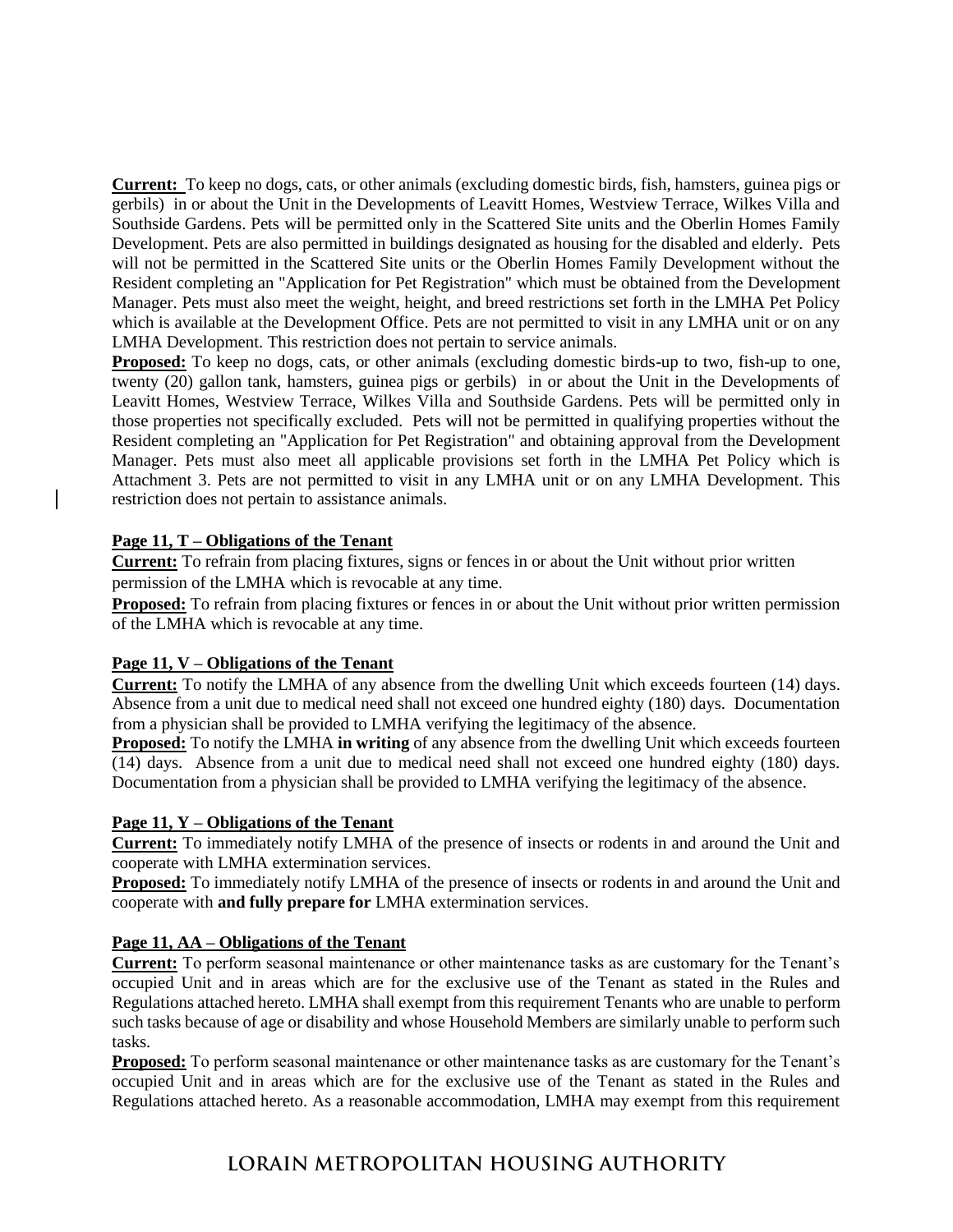Tenants who are unable to perform such tasks because of disability and whose Household Members are similarly unable to perform such tasks.

# **Page 11, BB – Obligations of the Tenant**

**Current:** To refrain from consuming alcohol any place other than within the confines of the Leased unit. **Proposed:** Not to consume alcohol any place other than within the confines of a Leased unit, including common areas or outside on LMHA property.

# **Page 12, 8 DEFECTS, HAZARDS TO LIFE, HEALTH OR SAFETY**

**Current:** The Tenant shall immediately report damages and needed repairs to the Development Management.

**Proposed:** The Tenant shall immediately report damages and needed repairs **to the Work Order Center**.

# **Page 16, 12K TERMINATION OF LEASE**

**Current:** This Lease may be terminated by the Tenant at any time by giving thirty (30) calendar days advance written notice, to become effective at the end of a month, to the LMHA in the manner specified in paragraph 11(B). Failure to provide the LMHA with a thirty (30) day notice shall result in LMHA charging thirty (30) days rent for failure to provide the proper notice (LMHA may waive this provision in the case of severe illness or death).

**Proposed:** This Lease may be terminated by the Tenant at any time by giving thirty (30) calendar days advance written notice, to the LMHA in the manner specified in paragraph 11(B). Failure to provide the LMHA with a thirty (30) day notice shall result in LMHA charging thirty (30) days rent for failure to provide the proper notice (LMHA may waive this provision in the case of severe illness or death).

#### **Page 2, IB7 OCCUPANCY RULES AND REGULATIONS: Use and Care of Premises**

**Proposed addition:** The Tenant shall: Regularly retrieve U.S. Mail from their mailbox.

#### **Page 2, IC1 OCCUPANCY RULES AND REGULATIONS: Use and Care of Premises**

**Current:** The tenant shall not: Place or install within the leased Unit, any appliance, fixture, kerosene heater, or other material that presents a potential hazard to any occupant of the leased Unit or the structure itself

**Proposed:** The Tenant shall not: Place or install within the leased Unit or on LMHA grounds, any appliance, fixture, kerosene or electric heater, **fire pit,** or other material that presents a potential hazard to any occupant of the leased Unit or the structure itself

# **Page 3, III OCCUPANCY RULES AND REGULATIONS: Garbage and Discarded Items Current:**

**A.** At Leavitt Homes, Westview Terrace, Wilkes Villa, Southside Gardens, Oberlin Homes Pagodas, and Scattered Sites, the Tenant shall possess a minimum of two (2) thirty (30) gallon garbage cans with tight fitting lids and the address shall be on the outside of the container.

#### **Proposed:**

**A.** At Wilkes Villa, the Tenant shall possess a minimum of two (2) thirty (30) gallon garbage cans with tight fitting lids and the address shall be on the outside of the container.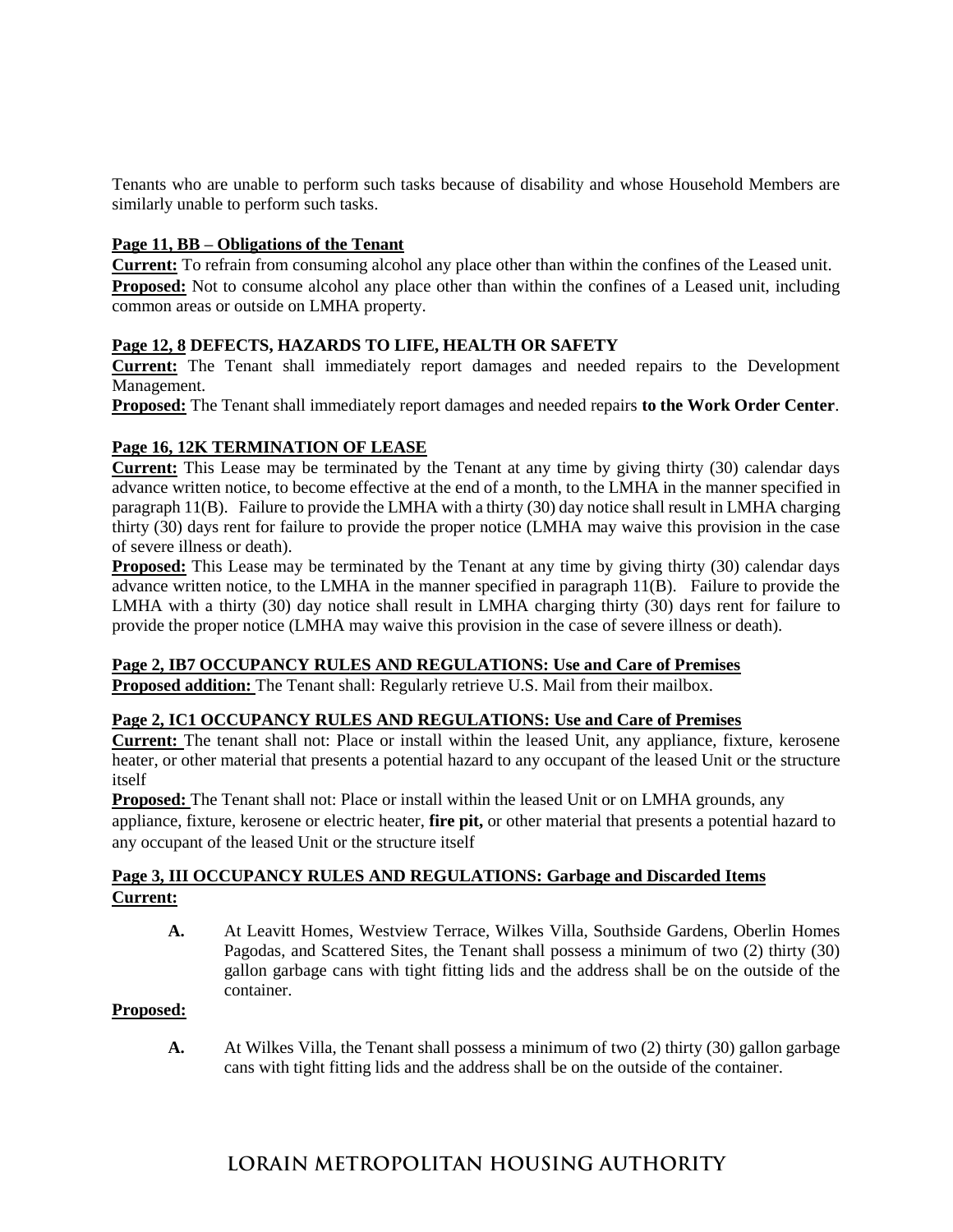**B.** Leavitt Homes, Westview Terrace, Southside Gardens, Oberlin Homes, and Scattered Sites are required to use and maintain city issued garbage and/or recycling cans.

# **Page 3, IV OCCUPANCY RULES AND REGULATIONS: Solicitations**

**Current:** Solicitation within LMHA Developments is prohibited.

**Proposed:** Solicitation within LMHA Developments **must be in accordance with LMHA's Canvassing policy available at the Management offices or www.lmha.org.**

#### **Page 3, VI Occupancy Rules and Regulations: Smoke-Free**

**Proposed New:** Tenant and all members of Tenant's family or household are parties or subject to a written lease with The Lorain Metropolitan Housing Authority ("LMHA") (the "Lease"). This Addendum states the following additional terms, conditions and rules which are hereby incorporated into the Lease.

**1. Purpose of No-Smoking Policy.** The parties desire to mitigate (i) the irritation and known health effects of secondhand smoke; (ii) the increased maintenance, cleaning, and redecorating costs from smoking; (iii) the increased risk of fire from smoking; and (iv) the higher costs of fire insurance and property damage for a non-smoke-free building;

**2. Definition of Smoking.** The term "smoking" means inhaling, exhaling, burning, or carrying any lighted cigar, cigarette, pipe, or similar lighted smoking devices for burning tobacco or any other plant. **3. Smoke-Free Complex.** Tenant agrees and acknowledges that the premises to be occupied by Tenant pursuant to the Lease, ("Leased Premises") and members of Tenant's household have been designated as a smoke-free living environment. Except as is provided in Paragraph 4 below, Tenant and members of Tenant's household shall not smoke anywhere in the Leased Premises, the building, in which the Leased Premises is located or in any of the common areas or adjoining grounds of such building or other parts of adjacent property owned by or under the control of LMHA nor shall Tenant permit any guests or visitors under the control of Tenant to do so.

**4. Designated Smoking Area.** If, in LMHA's sole discretion, the property size and configuration allow, LMHA may designate and clearly identify a specific outdoor area where smoking is permitted. If designated area has not been identified at the property, then smoking shall be permitted at least 25 feet away from any window or door of the LMHA structure. If a designated smoking area is established, smoking on the premises must be confined to and occur only within that designated smoking area.

**5. Tenant to Promote No-Smoking Policy and to Alert Landlord of Violations.** Tenant shall inform Tenant's guests of the no-smoking policy. Further, Tenant shall promptly give Landlord a written statement of any incident where tobacco smoke is migrating into the Leased Premises.

**6. Landlord to Promote No-Smoking Policy.** Landlord shall post no-smoking signs at entrances and exits, common areas, hallways, and in conspicuous places adjoining the grounds of the development.

**7. Landlord Not a Guarantor of Smoke-Free Environment.** Tenant acknowledges that LMHA's adoption of a smoke-free living environment, and the efforts to designate the rental complex as smokefree, does not make the LMHA or any of its managing agents the guarantor of Tenant's health or of the smoke-free condition of the Leased Premises and the common areas. However, LMHA shall take reasonable steps to enforce the terms of this addendum and shall strive to make the complex smoke-free. LMHA is not required to take steps in response to smoking unless LMHA knows of said smoking or has been given written notice of said smoking.

**8. Other Tenants are Third-Party Beneficiaries of Tenant's Agreement.** Tenant agrees that the other Tenants at the complex are intended third-party beneficiaries of this addendum.